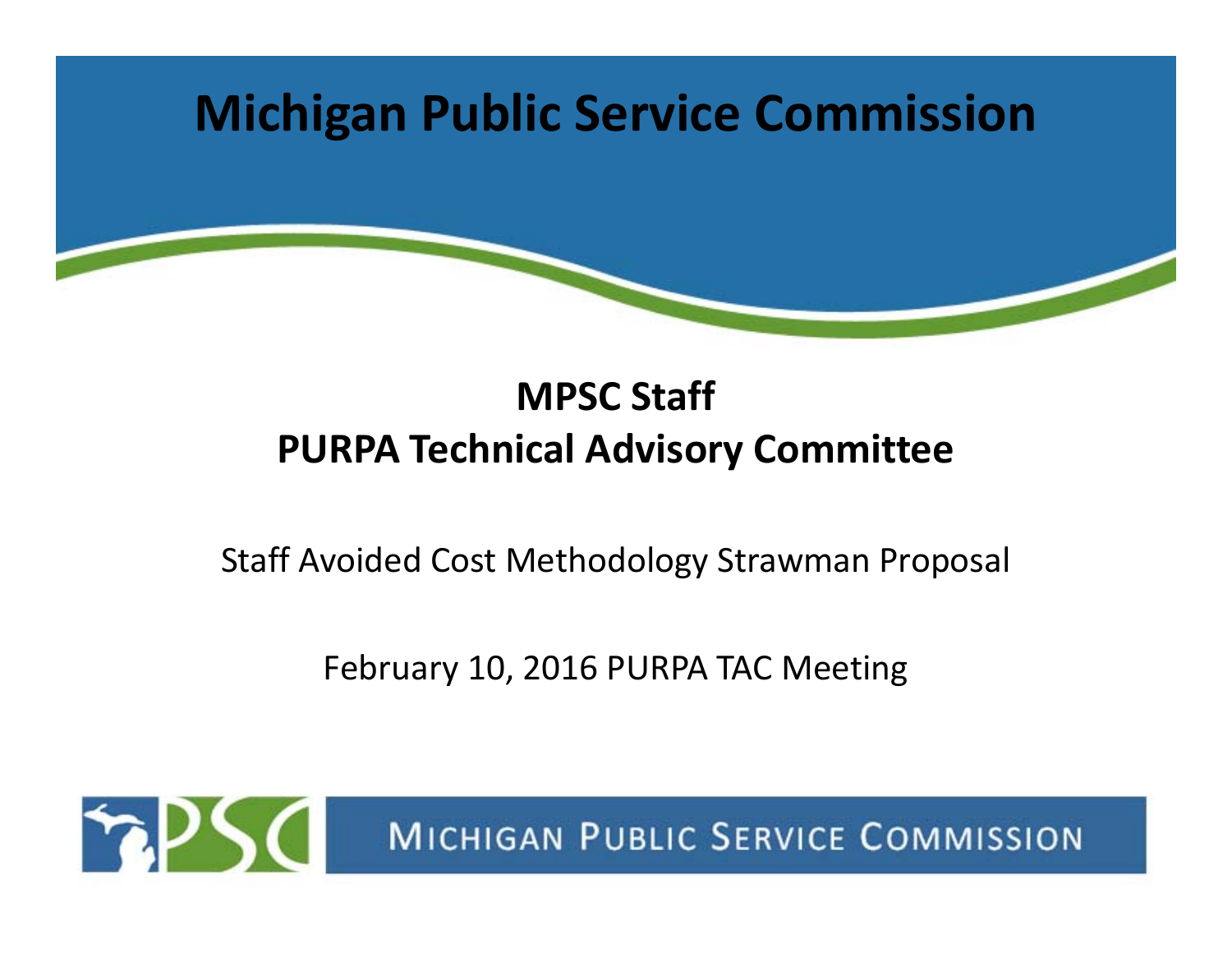# Proposed Methodology Proxy Plant

- Methodology
	- –— Capacity Component
	- –— Energy Component
	- NGCC Energy Adjustment

Factor in Effective Load Carrying Capability (ELCC) for intermittent renewable generation like solar and wind, but not for hydro, biomass, landfill gas or CHP

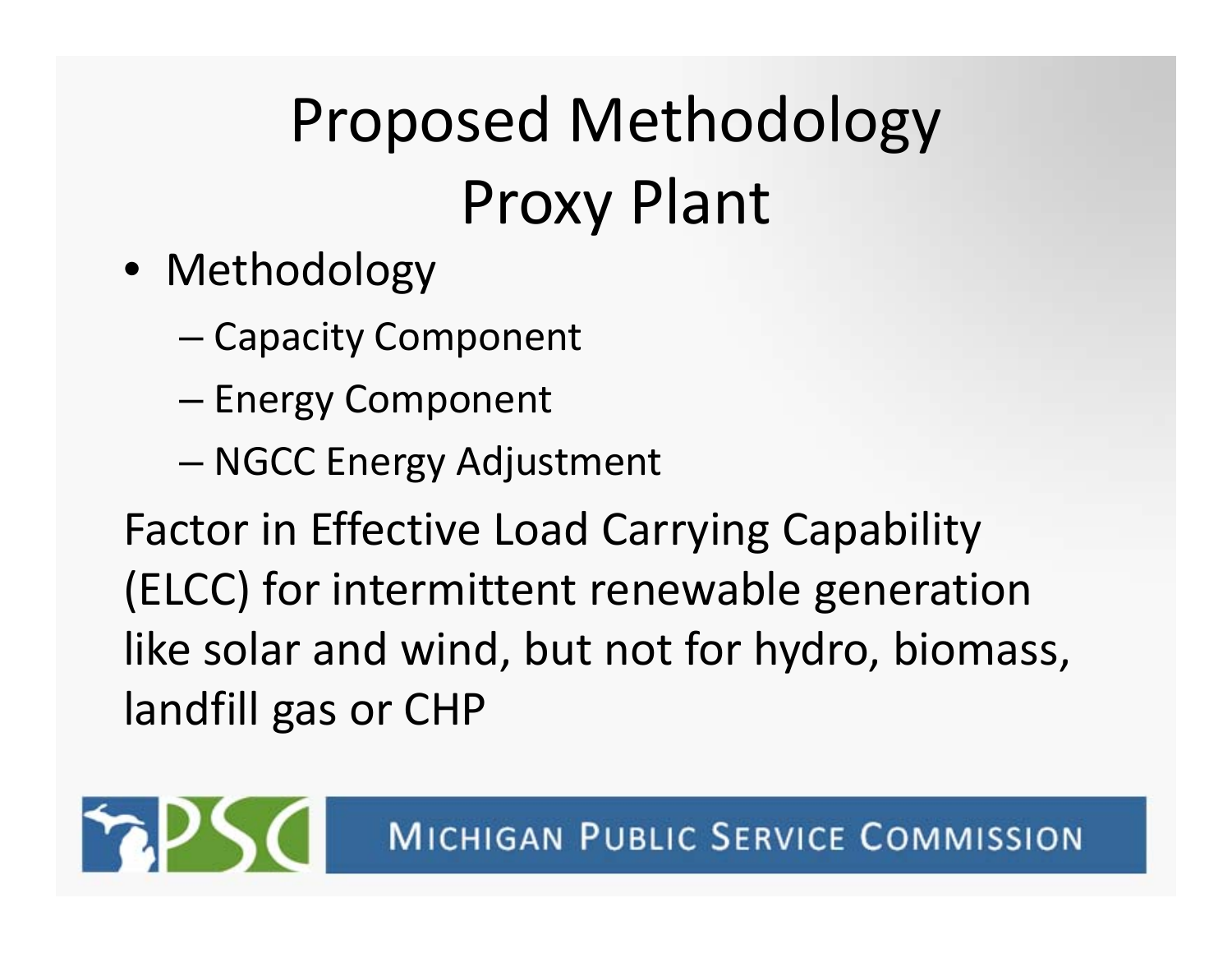### Capacity Component

- The capacity component is determined using <sup>a</sup> proxy natural gas combustion turbine (CT) or simple cycle plant.
- Staff's proposal uses only the fixed cost component of the CT.
- Represents the most cost‐effective new entry into the energy market.

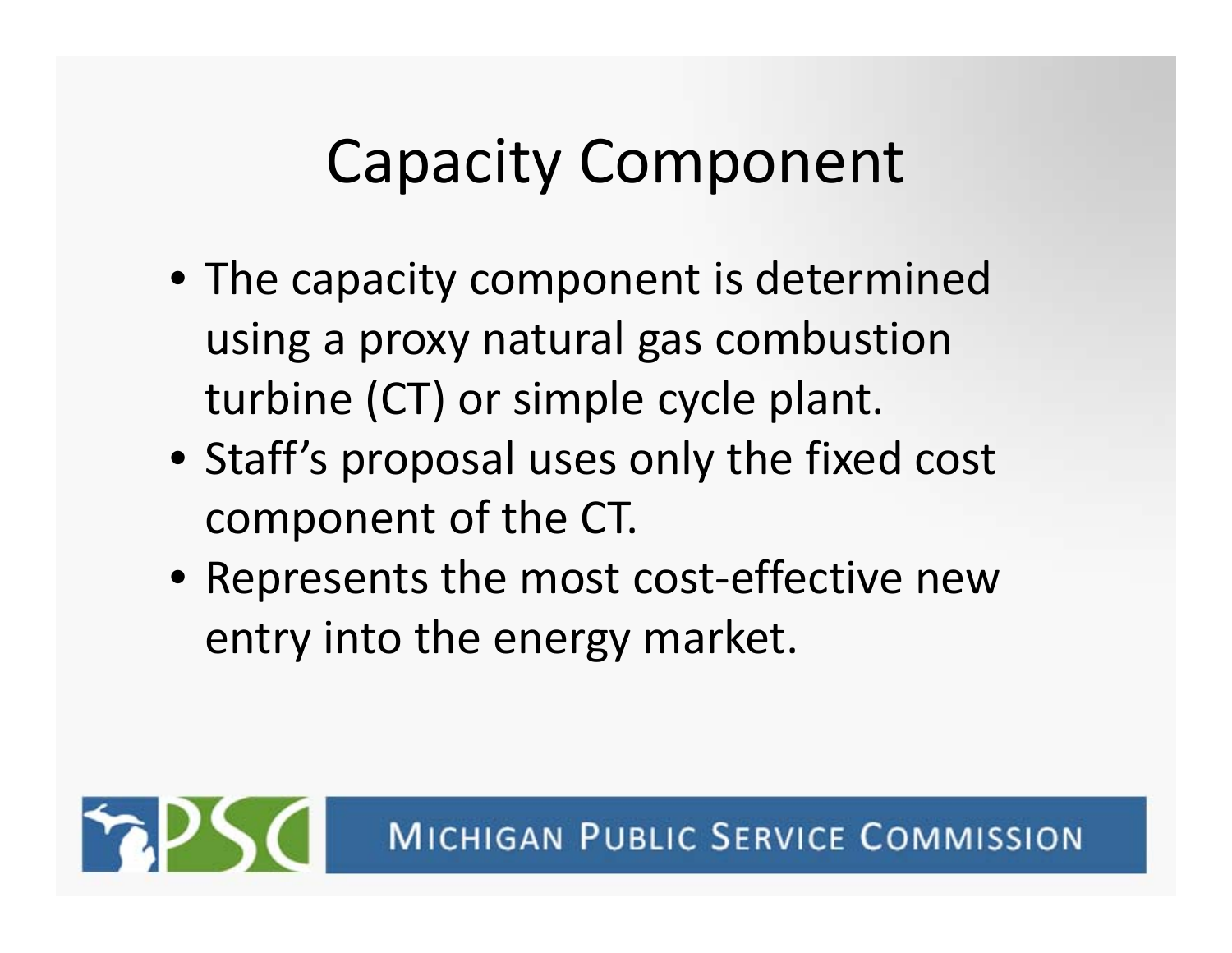#### **Capacity Component Combustion Turbine Gas Plant w/Variable Costs Deducted**

|                                 | <b>CT No Variable</b>                                          | notes                                                   |  |  |  |
|---------------------------------|----------------------------------------------------------------|---------------------------------------------------------|--|--|--|
| Capacity MW                     | 210                                                            | <b>MW</b>                                               |  |  |  |
|                                 |                                                                | The % of time the unit would be dispatched if           |  |  |  |
| Loading Factor                  | 13.00%                                                         | available                                               |  |  |  |
|                                 |                                                                |                                                         |  |  |  |
| Equivalent Avail.               | 90.00%                                                         | the % of time the unit would be available for dispatch. |  |  |  |
| Capacity Factor                 | 11.70%                                                         | (Loading Factor) (Equivalent Availability)              |  |  |  |
| Heat Rate Btu/kWh               | 9750                                                           | <b>BTU/kWh</b>                                          |  |  |  |
| Fuel Cost \$/MMBtu              | \$0.00                                                         | \$ per Million BTU                                      |  |  |  |
| Total Cost MM no AFUDC          | \$160.049                                                      | <b>MM</b>                                               |  |  |  |
| <b>AFUDC</b>                    | \$20.34                                                        | <b>MM</b>                                               |  |  |  |
| Total Cost MM                   | \$180.388                                                      | <b>MM</b>                                               |  |  |  |
| <b>Fixed Charge Rate</b>        | 9.30%                                                          | % used to calculate fixed cost recovery component       |  |  |  |
| Fixed O&M \$/kW                 | \$14.62                                                        | $\frac{\text{S}}{\text{K}}$                             |  |  |  |
| Annual Lev. Fixed Cost MM       | \$16.78                                                        | <b>MM</b>                                               |  |  |  |
|                                 |                                                                |                                                         |  |  |  |
| Total Annual Lev. Fixed Cost MM | \$19.85                                                        | <b>MM</b>                                               |  |  |  |
| Fixed Cost \$/kWh               | 0.0922                                                         | \$/kWh                                                  |  |  |  |
| Fuel Cost \$/kWh                | 0.0000                                                         | \$/kWh                                                  |  |  |  |
| Var. O&M \$/kWh                 | 0.0000                                                         | \$/kWh                                                  |  |  |  |
| Total Var. Cost                 | 0.0000                                                         | \$/kWh                                                  |  |  |  |
| Total Cost \$/kWh               | 0.09221                                                        | \$/kWh                                                  |  |  |  |
| Total Cost (MM)                 |                                                                |                                                         |  |  |  |
| Overnight Cost (MM) Inflated    |                                                                |                                                         |  |  |  |
| Total Cost (\$/kW)              |                                                                |                                                         |  |  |  |
| $\frac{S}{W\text{-year}}$       | \$94,505/MW-YR (Cost of CT Capacity w/o variable costs)<br>ity |                                                         |  |  |  |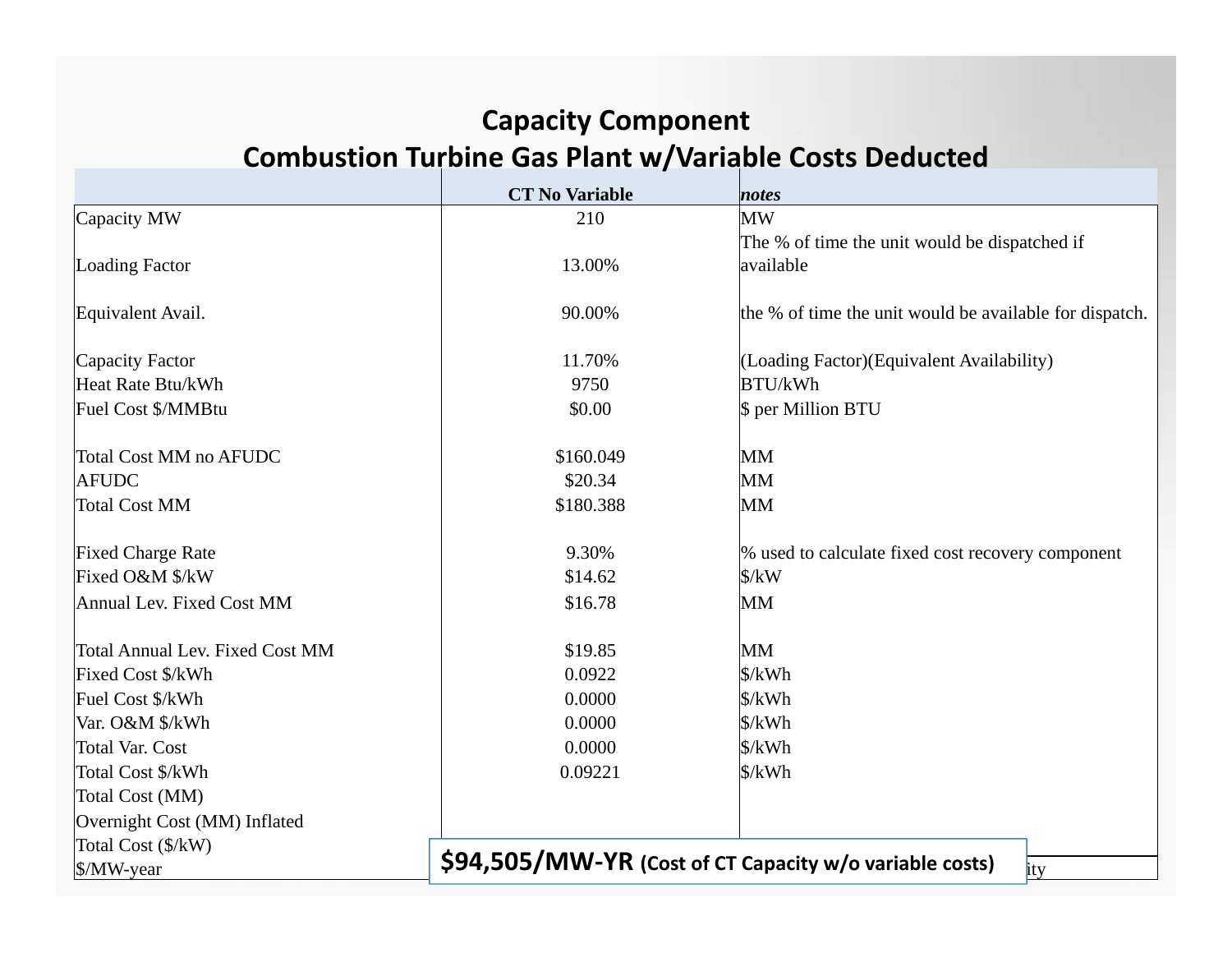## Energy Component

- Energy Component Options:
	- MISO locational marginal price (LMP) at the appropriate node.
	- – $-$  Levelization of projected LMP over the contract term.
	- – Levelization of natural gas combined cycle (NGCC) plant variable costs over the contract term.
- An NGCC Energy Adjustment will be added to the Energy Component.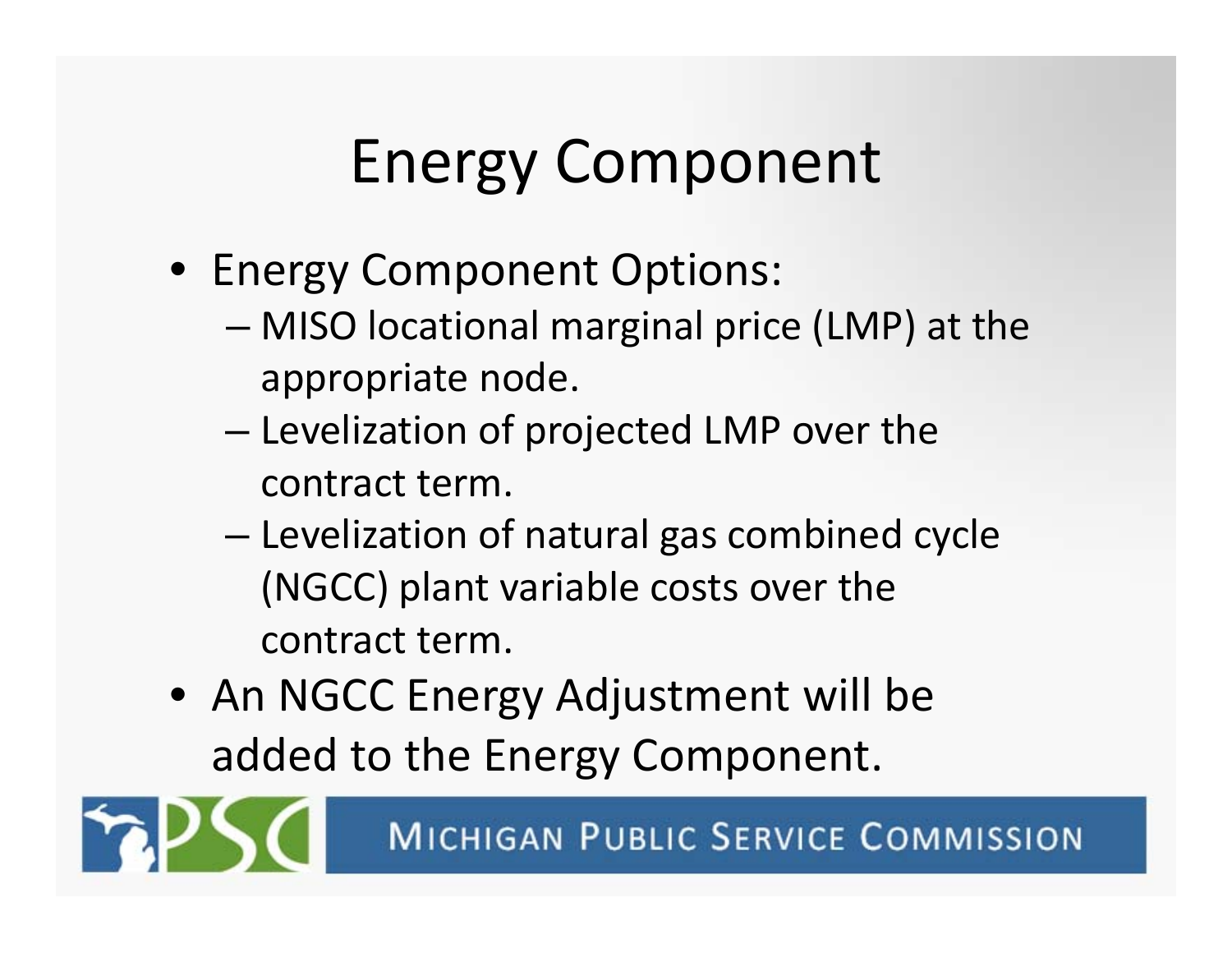### NGCC Energy Adjustment

- • To obtain the cheaper energy from <sup>a</sup> NGCC (as opposed to <sup>a</sup> CT) that is currently reflected in the LMP market, the additional capacity costs to build <sup>a</sup> NGCC are incurred over and above the cost to build <sup>a</sup> CT. This shifted "capacity" cost should be added to the energy payment for our proxy plant.
	- • NGCC has lower energy cost, but higher capacity cost
	- $\bullet$  The NGCC Energy Adjustment is calculated using the fixed capacity cost difference between <sup>a</sup> NGCC and a CT.

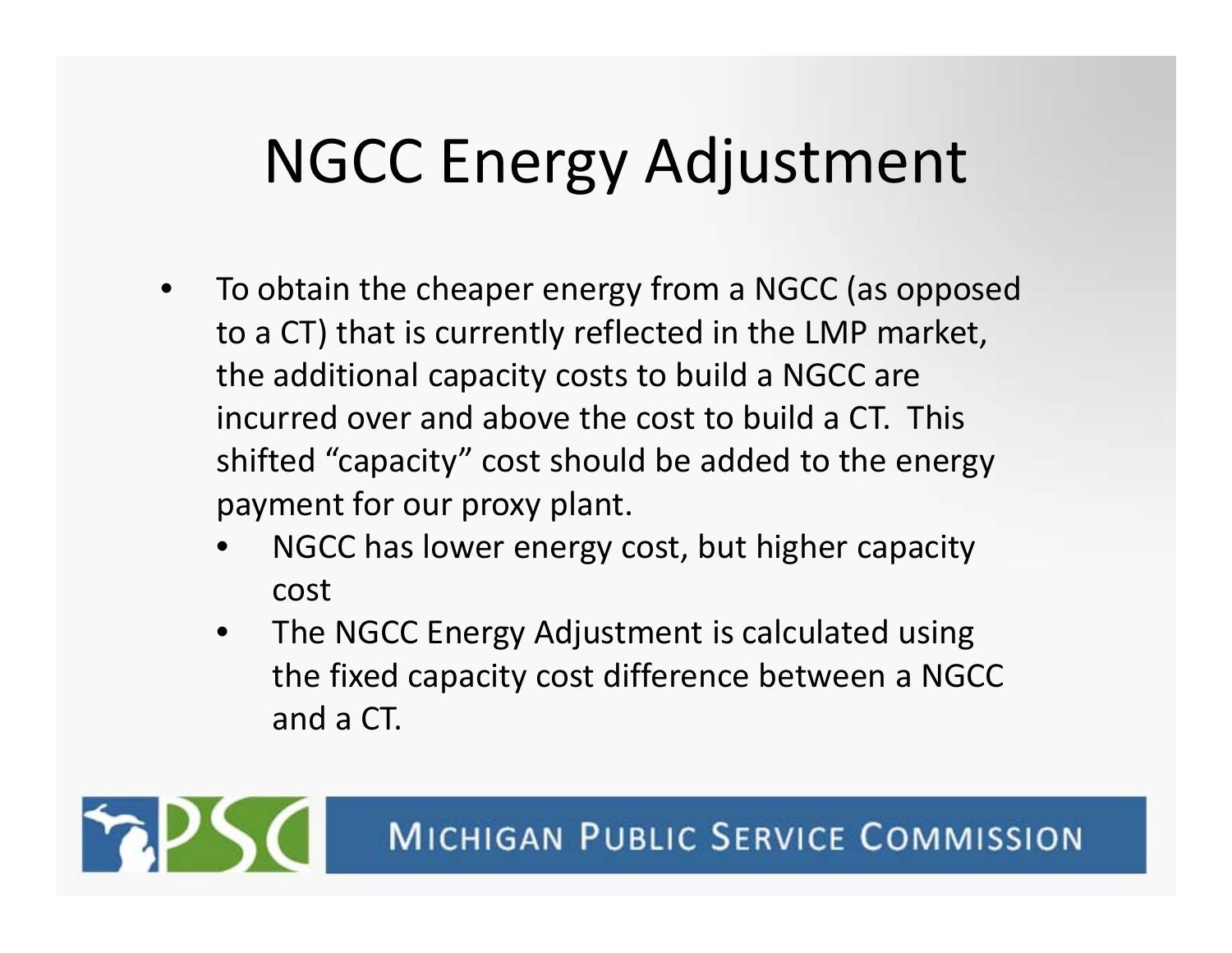### NGCC Energy Adjustment

|                                                   |                          | <b>NGCC</b>  |
|---------------------------------------------------|--------------------------|--------------|
| Capacity MW                                       |                          | 400          |
| <b>Loading Factor</b>                             |                          | 71.00%       |
| Equivalent Avail.                                 |                          | 87.00%       |
| Capacity Factor                                   |                          | 61.77%       |
| Heat Rate Btu/kWh                                 |                          | 6719         |
| Fuel Cost \$/MMBtu                                |                          | \$5.01       |
| <b>Total Cost MM no AFUDC</b>                     |                          | \$460.065    |
| <b>AFUDC</b>                                      |                          | \$62.91      |
| <b>Total Cost MM</b>                              |                          | \$522.972    |
| <b>Fixed Charge Rate</b>                          |                          | 9.30%        |
| Fixed O&M \$/kW                                   |                          | \$14.62      |
| Annual Lev. Fixed Cost MM                         |                          | \$48.64      |
| <b>Total Annual Lev. Fixed Cost MM</b>            |                          | \$54.48      |
| Fixed Cost \$/kWh                                 |                          | 0.0252       |
| Fuel Cost \$/kWh                                  |                          | 0.0337       |
| Var. O&M \$/kWh                                   |                          | 0.0031       |
| <b>Total Var. Cost</b>                            |                          | 0.0368       |
| Total Cost \$/kWh                                 |                          | 0.06196      |
| Overnight Cost (MM) Inflated                      |                          | 434.3215745  |
| Total Cost (\$/kW)                                |                          | \$1,085.80   |
| \$/MW-year                                        |                          | \$335,259.05 |
| \$/MW-year no variable                            |                          | \$136,211.05 |
| CC-CT \$/MW-year                                  | $(5136, 211 - 594, 505)$ | \$41,705.11  |
|                                                   |                          |              |
| <b>Total Annual Lev. Fixed Cost MM Difference</b> |                          | \$16.68      |
| Capitol Difference MM                             |                          | \$354.08     |
| Fixed Cost \$/kWh                                 |                          | \$0.0077/KWh |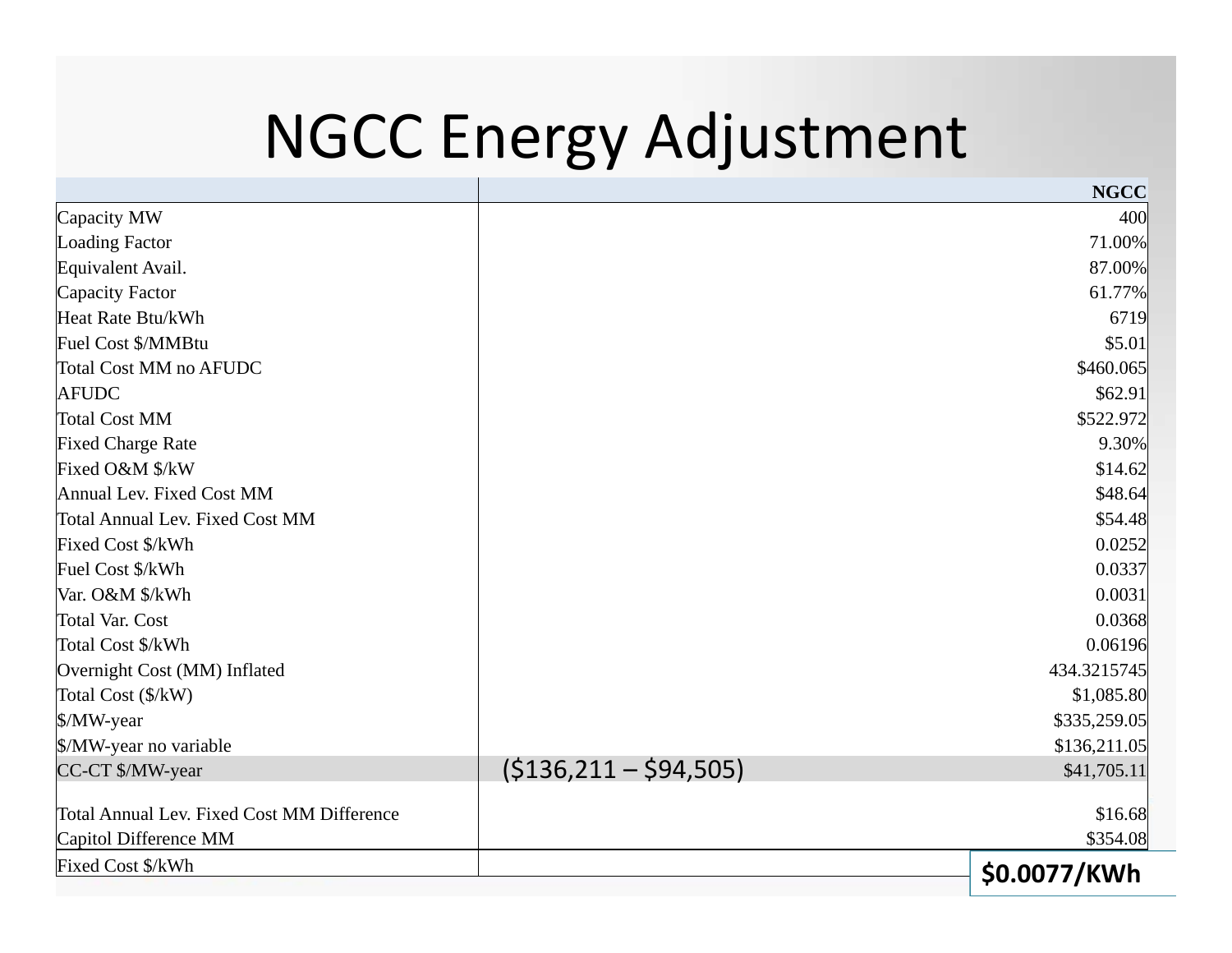#### Questions to consider

- 1. Should capacity be paid hourly, monthly, yearly and if the latter two, should there be <sup>a</sup> true up?
- 2. Should capacity be discounted by ELCC?
- 3. Should capacity be reduced to 75% of the full amount to account for "all or nothing" capacity need cycles?
- 4. Should LMPs be actual average hourly/monthly or should <sup>a</sup> projection be used and should there be <sup>a</sup> true up?
- 5. Who should own the RECs/CO2 attributes and if IPPs own RECs/CO2 attributes should there be <sup>a</sup> utility obligation to purchase?